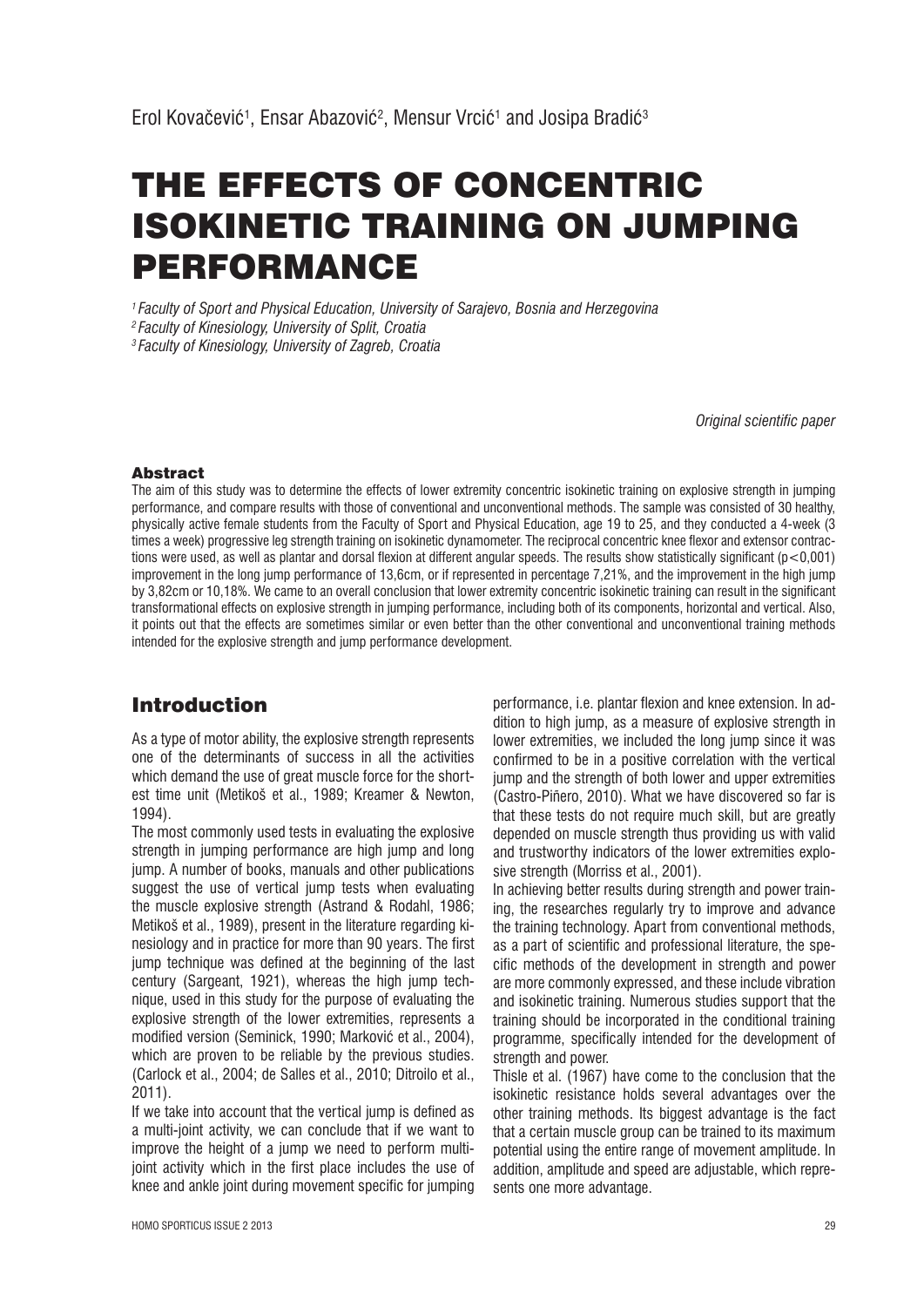The greatest advantage of isokinetic training lies in approaching each examinee individually. One of the basic principles of training is the individualisation principle related to the idea that every training must be conducted on an individual basis, according to the abilities, potential, characteristics and specificities of individual sport (Bompa, 1994). When applying isokinetic methods we need isokinetic trainers, which are usually shaped as to allow the performance of isolated isokinetic exercise, with an adjustable movement speed which is in no connection to the performance of strength which an athlete is employing in his attempt to overcome load while the speed remains constant. The advantage of this training method is reflected in the ability to perform isolated and combined muscle action.

Isokinetic muscle action consists of fixed movement speed and changeable resistance. Many authors, in their studies have indicated that the constant speed of the extremities movement performed at an angle is not followed by constant speed of muscle shortening. Hinson et al. (1979) have, in the early phases of research in the field of isokinetics, established that the term isokinetic can be reserved for the muscle type which follows a constant speed of the extremities movement under the angle, and not constant linear speed of muscle shortening (Perin, 1986).

The information on isokinetic training available to us, affirm that this type of muscle exercise has certain advantages in relation to the classical exercising methods. This justifies its use in a conditional training.

In relation to the above stated, the aim of this study is to determine the effects of lower extremities concentric isokinetic training on the explosive strength in jumping performance, with the use of conventional and unconventional methods when comparing their development.

## Methods

## Subjects

The sample represents a group of 30 healthy and physically active female students at the Faculty of Sport and Physical Education, age 19 to 25. Average height (BH) - 168.06 $\pm$ 4.85; Average weight (BW) - 61.26 $\pm$ 6.81.

Neither of the examinees had a history of lower extremity's injury in the last two years, therefore they have not been included in the systematic training of strength and power in lower extremities, for which reason they were already acquainted with the technique of jump performance used in this study's evaluation of explosive strength jump performance.

## Variables

HJ – High Jump – the height of jump was calculated by extracting the height of standing reach from the height of jumping reach, indicating its value in cm. The jump performed was a countermovement jump aided with arms.

LJ – Long jump – The examinees were placed at a track for long jump (ELAN, Slovenia) and were instructed to jump as far as they can. The difference between the starting line and the place of contact was marked as a jump length, expressed in cm.

The protocol for both jumping tests was taken from Marković et al. (2004).

#### Experimental plan

The selection, or setting up isokinetic training protocol is of primary value for the success in training process and the overall effects of strength and power growth. In fact, during this stage based on the initial testing, the entire training process is planed and programmed, including all the resistance parameters. The overall training load during isokinetic training is defined by the scope of parameters (the number of series, the number of repetitions and/or the duration of exercise) and parameters of intensity expressed by the angle of movement per a second (°/s) and movement amplitude. When selecting isokinetic training protocol, the following factors should be taken into consideration, the duration and the speed of the exercise, the range of joint movement used in the exercise and the relation of muscle group tension length used for the exercise. It is necessary to point out that the protocols of isokinetic exercise need to be developed separately for each examinee/athlete, in line with the basic regulations in sport training.

The female examinees tested in this study spent 4 weeks (3 times a week) in leg strength progressive training on an isokinetic dynamometer. Reciprocal concentric extensor and flexor knee joint contractions were used, as well as the plantar and dorsal flexor at different speeds. The training of the knee joint was conducted at a speed of 60 and 180°/s and under the amplitude of 90°, while the training of the ankle joint was performed at a speed of 30 and 60°/s and at 45° amplitude. The examinees conducted 2 to 4 series in 5 to 8 repetitions per each joint. The number of repetitions and series was progressively increased week by week.

## Statistical analysis

The results were analysed using the software package SPSS 20 for Windows. For all the dependant variables in all the conducted measurement, the standard descriptive parameters were calculated: Mean, Standard Deviation, Minimum and Maximum value, Skewness and Kurtosis, as well as KS test to determine the distribution normality. The changes in dependable variables occurring between initial and final measurement in every group were analysed by T-test for the dependable samples. The level of statistical significance was set at  $p < 0.05$ .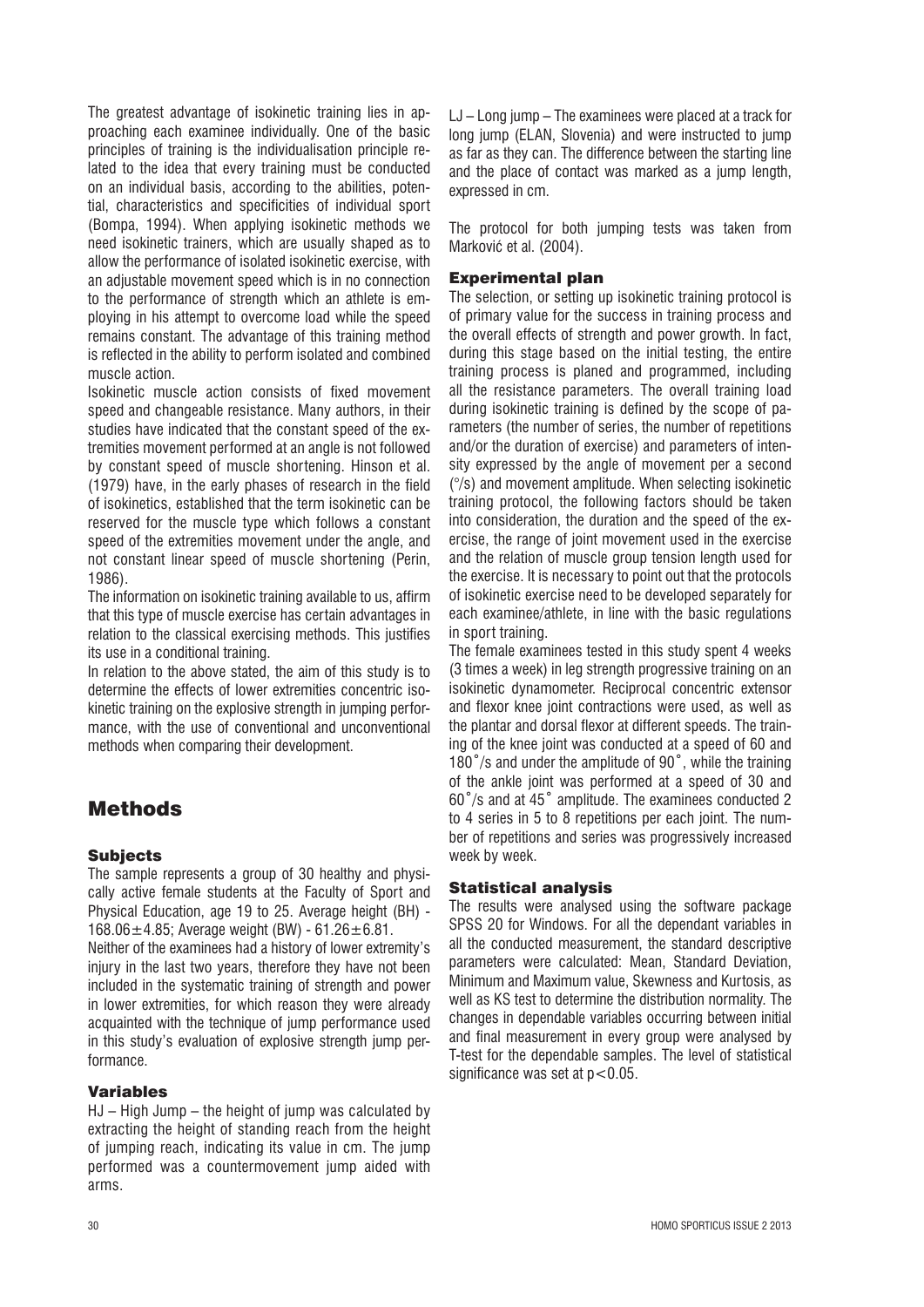## **Results**

| <b>Descriptive Statistics</b> |     |      |      |        |                |                 |          |  |  |  |  |  |
|-------------------------------|-----|------|------|--------|----------------|-----------------|----------|--|--|--|--|--|
|                               | KS  | Min  | Max  | Mean   | Std. Deviation | <b>Skewness</b> | Kurtosis |  |  |  |  |  |
| BН                            | .10 | 151  | 178  | 167.30 | 5.497          | $-0.615$        | 1.232    |  |  |  |  |  |
| <b>BW</b>                     | .12 | 45.5 | 75.0 | 60.833 | 7.1587         | $-193$          | $-.211$  |  |  |  |  |  |
| LJI                           | .09 | 154  | 231  | 188.73 | 16.099         | .145            | .960     |  |  |  |  |  |
| LJF                           | .13 | 174  | 241  | 202.33 | 13.461         | .484            | 1.815    |  |  |  |  |  |
| HJI                           | .15 | 30   | 52   | 37.59  | 5.074          | 1.179           | $-1.618$ |  |  |  |  |  |
| <b>HJF</b>                    | .09 | 33   | 53   | 41.41  | 5.096          | .682            | .260     |  |  |  |  |  |

Table 1 demonstrates the descriptive and dispersion parameters, and the Kolmogor-Smirnov test values for the normal distribution evaluation.

*Table 1. Mean, Standard Deviation, Minimum and Maximum Value, Skewness and Kurtosis of examinees for all the variables calculated in the initial and final measurement; BH- body height; BW-body weight; I-initial; F-final* 

Considering that a critical value of KS test (Max D) for the stated population is 0.242 (Dizdar, 2006), we come to a conclusion that all the variables are normally distributed.

#### **Paired Samples Test**

|        |           | Mean   | Std. De-<br>viation | Std.<br>Error<br>Mean | 95% Confidence Inter-<br>val of the Difference |        |        | df | Sig.<br>(2-tailed) |
|--------|-----------|--------|---------------------|-----------------------|------------------------------------------------|--------|--------|----|--------------------|
|        |           |        |                     |                       | Lower                                          | Upper  |        |    |                    |
| Pair 1 | LJF - LJI | 13.600 | 7.384               | 1.348                 | 10.843                                         | 16.357 | 10.088 | 29 | .000               |
| Pair 2 | HJF - HJI | 3.827  | 1.753               | .325                  | 3.160                                          | 4.495  | 11.752 | 29 | .000               |

*Table 2. T-test of initial and final status of dependable variable* 

The T-test of dependable sampling, represented in table 2, shows the difference between initial and final testing, related to Long Jump (LJ), which was recorded in this study at 13,6cm, indicating the difference, to be more accurate an improvement of 7,21% .

When considering the variable HJ (high jump), the recorded difference between the initial and final state equals to 3,82cm, or to be accurate there is 10,18 % of improvement.

Both differences, presented in table 2 are statistically significant  $(p<0.001)$ .

## **Discussion**

Considering that there is a limited number of studies which conducted the research on the effects of isokinetic training of the explosive strength in jumping performance, the results of this study will be generally compared with the studies which measured the training effects of the dimensional increase n the lower extremities strength by isokinetic dynamometer because isokinetic parameters of lower extremities strength and explosive strength are in unison. Furthermore, the achieved effects will be contrasted by conventional training methods, in this case the isotonic training with and without an external load, and plyometric training, and in the case of unconventional training methods we included were isometric training and whole body vibration training.

When dealing with isokinetic training, regardless whether it is concentric or eccentric, it is evident that the strength in the muscle-joint system can be increased. The increase in strength, by isokinetic dynamometer was measured in the previous studies between 2,5% (Ewing and co-authors., 1990) and 37% (Colliander & Tesch, 1990). In fact Ewing et al. (1990) have come to a conclusion in the final testing stages of a 10 week training for men, conducted at  $60^{\circ}/s$ , that the slower group ( $60^{\circ}/s$ ) has increased the final momentum by 8,5%, while in the fast group (240 $\degree$ /s) no significant difference was achieved. The strength in-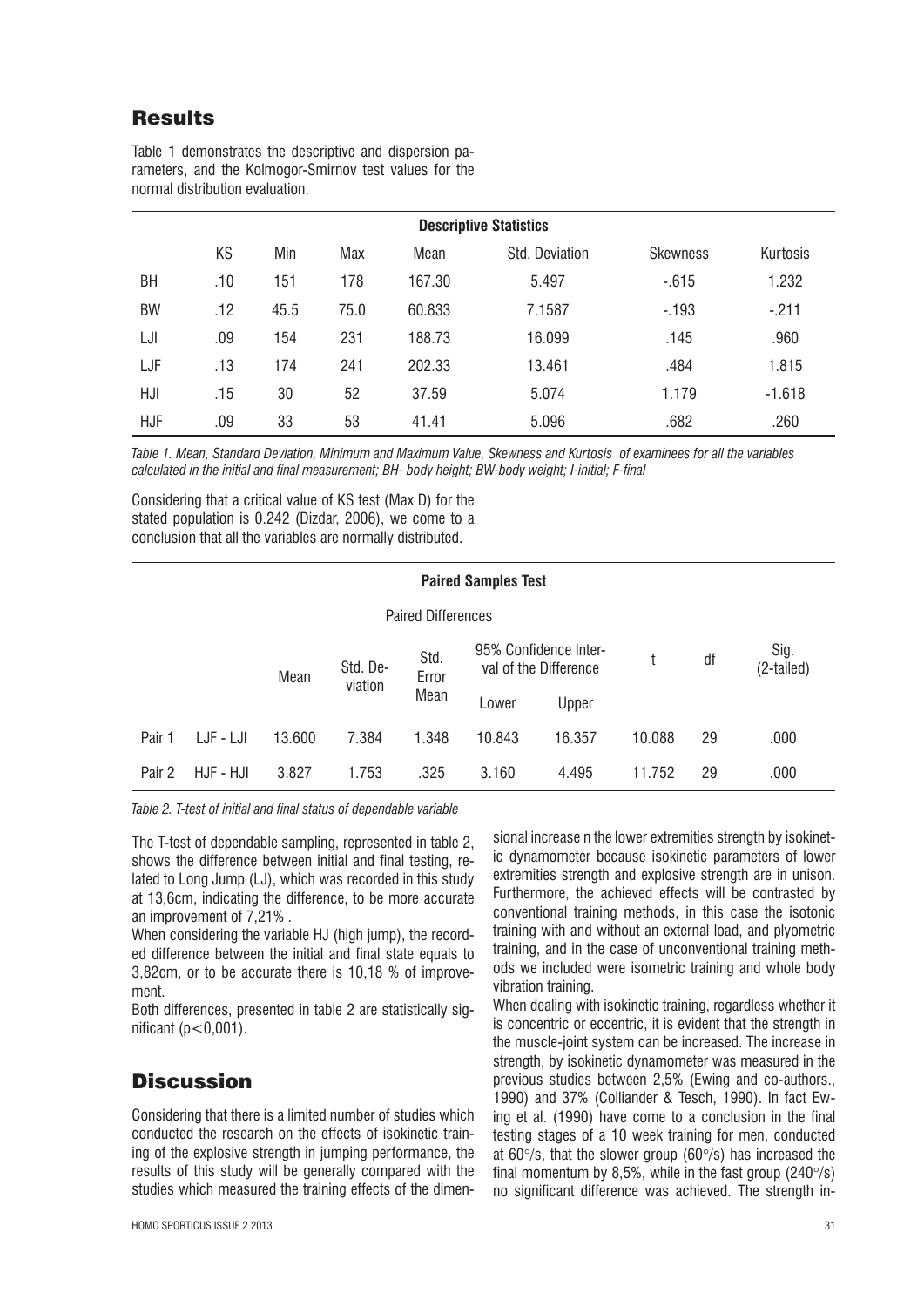creased for 13,6% in the slower group and 2,5% in the fast group, while at speed of  $180^{\circ}/s$  both groups increased the momentum and strength. During testing at the speed of  $240\%$ , the fast group increased the value of the force momentum for 19,7% and in the slower group there was no significant difference. Likewise, Nickols-Richardson et al. (2007) have established positive effects of concentric and eccentric unilateral isokinetic training in the duration of 5 months, in the case of women examinees. Their results indicate that the leg strength has increased by 18,6% in concentric training, while the increase in eccentric training was achieved by 28,9%.

The differences in power and strength effects in the conducted studies were most likely caused by great differences among the examinees and training protocol. However, it is quite clear that the isokinetic training has offered positive effects on the power and strength, and that their deviations in size can be regarded as a consequence of their specificity (Kovačević et al., 2012<sub>a</sub>).

Considering that the connection between isokinetic power and explosive strength was confirmed in the jumping performance, we can assume that the studies which achieved positive effects on the power and strength with the help of isokinetic training, most probably (even without any direct measurements) increased the explosive strength in jumping performance.

Kovačević et al. (2012 $_{\rm b}$ ) claim that a multiple stepwise regression analyses has indicated a group of isokinetic parameters which is responsible for 68% of the overall accomplished work for standing high jump variance (p<0.05) and 72% of the overall accomplished work for standing long jump variance  $(p < 0.005)$ , therefore concluding that the isokinetic test performed on more joints and various speed angles can predict the lower extremities explosive strength, just in case when it is not possible to perform ballistic movement.

If we analyse the studies where the examinees completed isotonic training with and without external loading, the extent of the explosive strength increase in vertical jump performance ranges from 0,03% (Kleinöder et al., 2003) to 15,4% (Mester et al., 2006). Apart from such a wide scope of results, there are those which have not recorded any increase. For example, Delecluse et al. (2003), whose study exclusively analysed knee extension and flexion, but did not gain any statistically relevant differences between the final and initial testing, not even after 12 weeks of training. The reason for this might be, the examinees were performing under a load of 10 and 20% of 1RM, and also a fact that the force had not changed during the entire experimental programme. In addition the differences from 0,03 to 1,14% taken from the Kleinöder et al. study and which were likewise statistically insignificant, can be assigned to the inadequate observation. In fact, the examinees performed squats without any external load. Rønnestad (2004) has come to a conclusion that a 5 week training of lower extremities with an external load (10 RM) resulted in 4,2% increase of countermovement squat jump. If we analyse the results obtained from this study, considering isotonic training, the recorded increase is the most similar to the one obtained from Mester et al. (2006) where examinees exhibited increase between 9,3 and 15,4%.

If we analyse the studies with plyometric training, the best example was provided by Marković (2007), who included 26 studies in his Meta analysis, with 4 to 24 weeks duration period of experimental plyometric training program, and a number of training sets between 12 and 60. He stated that, when taking into account squat jump, the average increase, recorded in the previous studies had the value of 4,7%, with its value between 1,8% and 7,6%. Bigger changes were recorded in squat jump with counter movement aids from arms (CMJA- 7,5%; range from 4,2 to 10,8%), and counter movement jump (CMJ - 8,7%; range from 7 to 10,4%) (Marković et al., 2004).

Analysing the studies with conventional training methods, we can conclude that the results are consistent with some results obtained by isotonic training and most results obtained by plyometric training. Still, there are some differences which can be assigned to the coefficients of jump variations. The Variation coefficient of the sergeant jump (obtained from the test used to evaluate the explosive strength in jumping performance in this study) was 3%, while with the other two jumps its value was determined at 3,3% (squat jump) and 2,8% (counter movement jump). Furthermore, the study results of unconventional training methods will be presented. There are a small number of studies which used procedures including isometric exercise with an aim to develop explosive strength in legs. On one hand, isometric training is rarely used for the purposes of developing explosive strength, but on the other hand whole body vibration training is currently the most popular unconventional training method of this motor quality, which makes it quite interesting when comparing the results of this study with the effects of the studies which used the above mentioned training methods.

In the study by Cochrane et al. (2004), the examinees were performing isometric exercises of the lower extremities during 9 consecutive days, which resulted in negative effects from -4% and -3.5%, in squat jump and counter movement squat jump. Furthermore, in Paradisis et al. (2007) study, the examinees performed 3 training sets including a set of isokinetic exercises for the lower extremities. They recorded an increase of 0,3%. The greatest positive increase in the jump height was recorded by Fagnani et al. (2006). Namely in this study, where the experimental procedure lasted for 8 weeks, and the examinees performed unilateral and bilateral isometric squat, the authors recorded the 3,3% increase in the height of squat jump with counter movement aids from arms height, which is by far the best recorded result.

All the study analyses of the whole body vibration training effects on the height of the squat jump have achieved positive effects in the range from  $<$  1% (Owen, 2004) to 16% (Roelants et al., 2004). This can be demonstrated in the study of Osawa and Oguma (2013), who have achieved the results after 13 weeks of training (2 times a week) performed by the examinees in unilateral and bilateral squat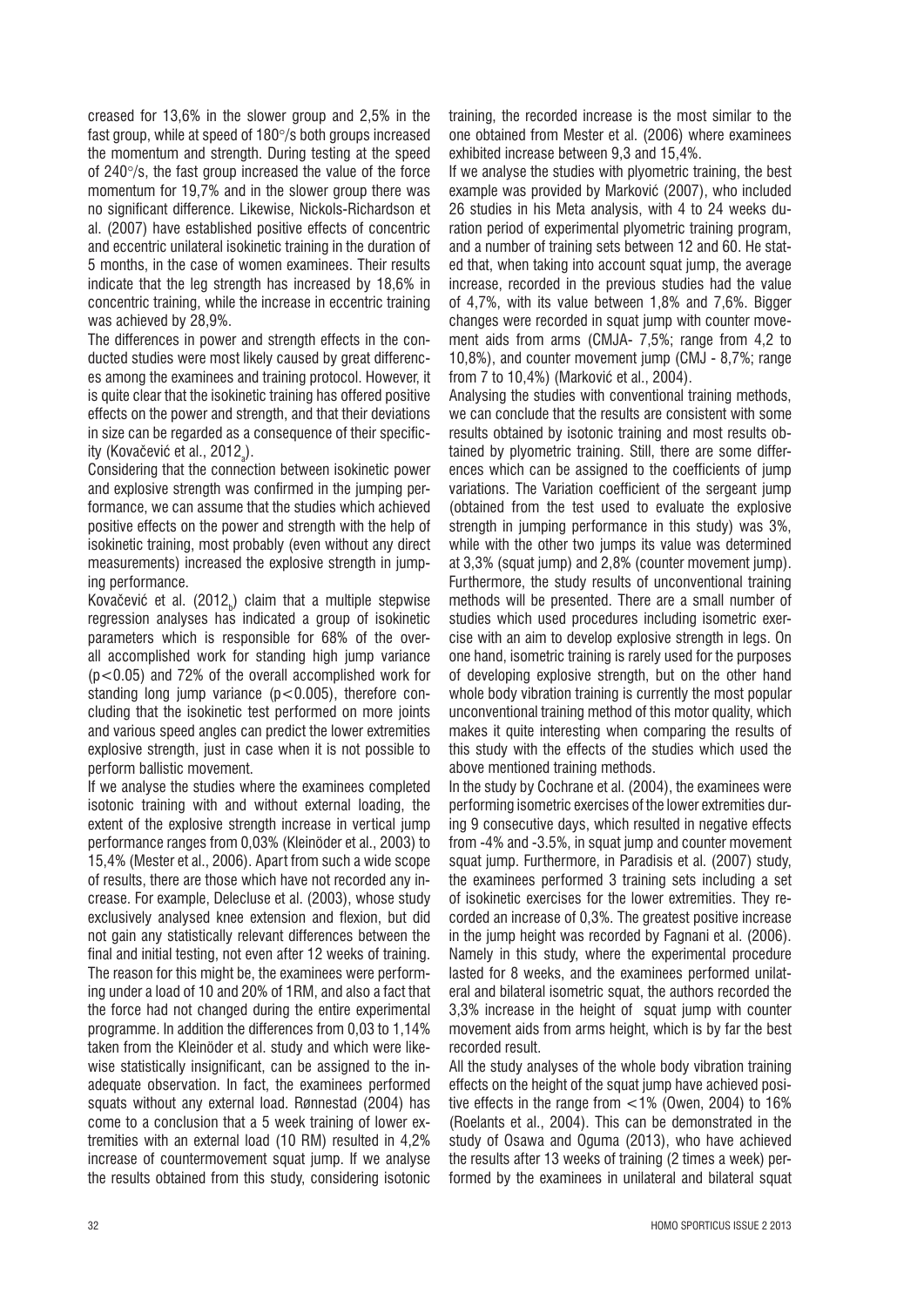on the vibration platform. The results indicated that the height of the jump with counter movement has increased for 15%, while based on the analyses of the previous studies, Nordlund and Thorstensson (2007) indicated in their review article that the whole body vibration training can have positive effects on the explosive strength in jumping performance, i.e. in height increase of the vertical jump in the range from 4,5 to 16%. Apart from these studies, Fernandez-Rio et al., (2010) obtained the results of 2,6% improvement for the squat jump with counter movement and 3,4% for the squat jump, all after 14 weeks of training (2 times a week) including the set of isometric exercise performed on the vibration platform.

There are a limited number of studies which confirmed the training effects on the explosive strength of standing long jump, and it is therefore difficult to perform a quality comparison of the achieved training effects from the previously conducted studies. Some studies (Trajković et al., 2012) have obtained results which indicate that after 6 week skill-based conditioning in the volleyball training, using the sample of 16 volleyball players, there is no statistically significant difference between initial and final testing which signifies no difference in the standing long jump results. These findings could easily be explained by the character of the performed skill based conditioning whose initial purpose was not intended for the increase in the explosive strength of the jumping performance, especially long jump, because that is an unspecific structural movement for volleyball. In addition, we could not perform a quality comparison of the achieved effects, because there was no vertical jumping performance in this study. Considering that there is 0.50 correlation between long jump and squat jump, and 0.59 between long jump and squat jump with counter movement jump, we can assume that the studies, which have achieved positive effects on the height of the vertical jump (though there was no direct measuring) had the same effect on the ability of the long jump. This hypothesis is supported by the study results, which indicate a great similarity in the scope of achieved effects of the both explosive strength jumping performance components.

# Conclusion

Based on the demonstrated results we can conclude that lower extremity concentric isokinetic training had significant transformational effects regarding the explosive strength in jumping performance. Standing long jump, as an applied variable of the explosive strength and a horizontal jump component, indicate that the applied isokinetic training did have statistically significant effects  $(p < 0.001)$ . i.e. the results improvement occurred between two points of measurement, calculated at 13,6cm, which is an improvement of 7,21%. Also, we can conclude that there are statistically significant differences (p<0,001) between initial and final measurement for the variable standing height jump reflected in the increase of 3,82cm in height or 10,18%. Considering that the tests of explosive strength in jumping performance have high correlation coefficients, the results of the height jump are greatly similar with the results of the long jump. Once we compare the obtained training effects of this study with the conventional and unconventional training methods we can conclude that the concentric isokinetic training produces similar effects in regard to the explosive strength of lower extremities such as plyometric training and whole body vibration training. Generally speaking we can conclude that the concentric isokinetic training of the lower extremities produces significant transformational effects on the explosive strength in jumping performance, affecting both of its components, horizontal and vertical. These effects are very similar and very often have proven to be better than conventional and unconventional training methods intended for the develop-

ment of the explosive jumping performance. It should be noted, that this type of training at the time of modern sport cannot replace the basic conditional training in isotonic conditions, but it can serve as an additional training within the integral training programme.

# References

Astrand, P. O. & Rodahl, K. (1986). Textbook of Work Physiology, 3rd Edition. New York: Mc-Graw – Hill

Bompa, T. (1994). Theory and Methodology of Training (3rd ed.). Dubuque, Iowa: Kendall/Hunt Publishing Company.

Carlock, J.M., Smith, S.L., Hartman, M.J., Morris, R.T., Ciroslan, D.A., Pierce, K.C., Newton, R.U., Harman, E.A., Sands, W.A., & Stone, M.H. (2004). The Relationship Between Vertical Jump Power Estimates and Weightlifting Ability: A Field-Test Approach. J Strength Cond Res, 18(3):534-9.

Castro-Piñero, J., Ortega, F.B., Artero, E.G., Girela-Rejón, M.J., Mora, J., Sjöström, M., & Ruiz, J. (2010). Assessing Muscular Strength in Youth: Usefulness of Standing Long Jump as a General Index of Muscular Fitness. J Strength Cond Res, 24(7):1810-7.

Cochrane, D. J., Legg, S. J., & Hooker, M. J. (2004). The short-term effect of whole-body vibration training on vertical jump, sprint, and agility performance. Journal of Strength and Conditioning Research, 18(4):828-32.

Colliander, E. B., & Tesch, P. A. (1990). Effects of eccentric and concentric muscle actions in resistance training. Acta Physiol Scand, 140(1):31-39.

de Salles, P.G., Mello, D.B., Vasconcellos, F.V., Achour, A.J., & Dantas, E.H. (2010). Validity and reliabilty of the sargent jump test in assessing the explosive strength of soccer players. Rev Bras Ciênc Saúde, 3(1):115-21.

Delecluse, C., Roelants, M., & Verschueren, S. (2003). Strength increase after whole-body vibration compared with resistance training. Medicine and Science in Sports and Exercise, 35:1033-41.